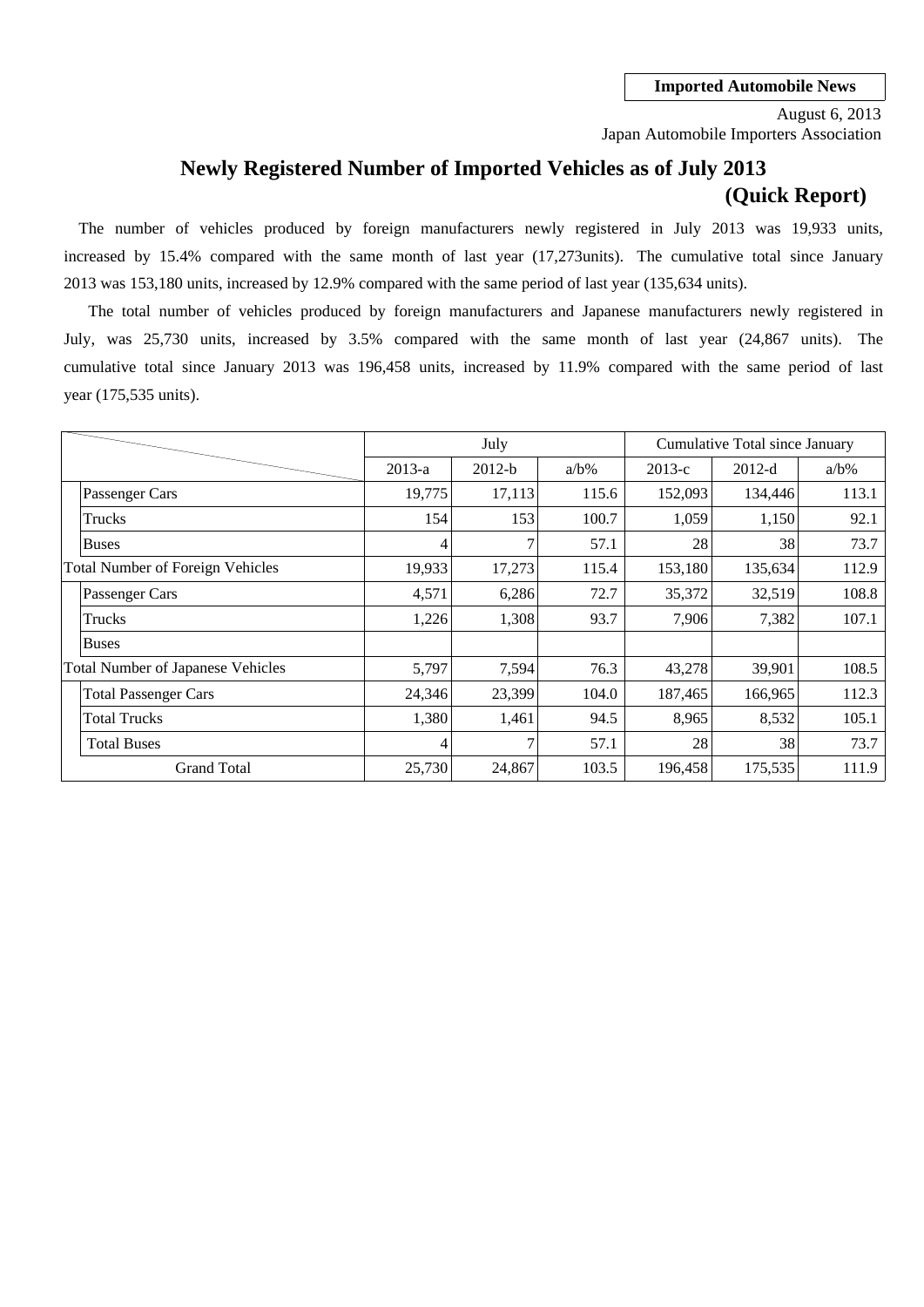## **Newly Registered Imported Vehicles by Brand (Total Passenger Cars, Trucks and Buses)**

| Jul. '13            |                      |                   |                       |                |                                                                  |                     |                 |                      |  |  |  |  |  |
|---------------------|----------------------|-------------------|-----------------------|----------------|------------------------------------------------------------------|---------------------|-----------------|----------------------|--|--|--|--|--|
|                     |                      | July              |                       |                | Cumulative Total since January<br>$2013-c$<br>$2012-d$<br>Share% |                     |                 |                      |  |  |  |  |  |
|                     | 2013-a               | Share%            | $2012-b$              | $a/b\%$        |                                                                  |                     |                 | $c/d\%$              |  |  |  |  |  |
| <b>VW</b>           | 5,016                | 19.49             | 4,517                 | 111.0          | 37,858                                                           | 19.27               | 33,414          | 113.3                |  |  |  |  |  |
| Mercedes-Benz       | 3,489                | 13.56             | 2,645                 | 131.9          | 27,828                                                           | 14.16               | 22,314          | 124.7                |  |  |  |  |  |
| <b>BMW</b>          | 3,199                | 12.43             | 2,617                 | 122.2          | 24,086                                                           | 12.26               | 21,901          | 110.0                |  |  |  |  |  |
| Nissan              | 3,418                | 13.28             | 5,737                 | 59.6           | 23,612                                                           | 12.02               | 29,001          | 81.4                 |  |  |  |  |  |
| Audi                | 1,839                | 7.15              | 1,742                 | 105.6          | 16,195                                                           | 8.24                | 13,716          | 118.1                |  |  |  |  |  |
| Toyota              | 1,462                | 5.68              | 1,831                 | 79.8           | 9,939                                                            | 5.06                | 10,306          | 96.4                 |  |  |  |  |  |
| <b>BMW MINI</b>     | 1,252                | 4.87              | 1,186                 | 105.6          | 9,550                                                            | 4.86                | 9,428           | 101.3                |  |  |  |  |  |
| Volvo               | 1,468                | 5.71              | 824                   | 178.2          | 8,866                                                            | 4.51                | 7,505           | 118.1                |  |  |  |  |  |
| Mitsubishi          | 835                  | 3.25              | 5                     | 16700.0        | 8,676                                                            | 4.42                | 7               | 123942.9             |  |  |  |  |  |
| <b>Fiat</b>         | 495                  | 1.92              | 376                   | 131.6          | 3,835                                                            | 1.95                | 3,199           | 119.9                |  |  |  |  |  |
| Peugeot             | 437                  | 1.70              | 356                   | 122.8          | 3,420                                                            | 1.74                | 3,436           | 99.5                 |  |  |  |  |  |
| Porsche             | 326                  | 1.27              | 318                   | 102.5          | 2,598                                                            | 1.32                | 2,391           | 108.7                |  |  |  |  |  |
| Jeep                | 271                  | 1.05              | 313                   | 86.6           | 2,517                                                            | 1.28                | 2,774           | 90.7                 |  |  |  |  |  |
| Ford                | 326                  | 1.27              | 327                   | 99.7           | 2,472                                                            | 1.26                | 2,185           | 113.1                |  |  |  |  |  |
| <b>Land Rover</b>   | 241                  | 0.94              | 171                   | 140.9          | 2,033                                                            | 1.03                | 901             | 225.6                |  |  |  |  |  |
| Renault             | 395                  | 1.54              | 379                   | 104.2          | 2,001                                                            | 1.02                | 1,904           | 105.1                |  |  |  |  |  |
| Alfa Romeo          | 155                  | 0.60              | 427                   | 36.3           | 1,808                                                            | 0.92                | 2,874           | 62.9                 |  |  |  |  |  |
| Citroen             | 262                  | 1.02              | 315                   | 83.2           | 1,695                                                            | 0.86                | 2,223           | 76.2                 |  |  |  |  |  |
| Chrysler            | 100                  | 0.39              | 47                    | 212.8          | 1,294                                                            | 0.66                | 381             | 339.6                |  |  |  |  |  |
| Suzuki              | $\overline{77}$      | 0.30              | 13                    | 592.3          | 1,007                                                            | 0.51                | 426             | 236.4                |  |  |  |  |  |
| Cadillac            | 110<br>107           | 0.43              | 90                    | 122.2          | 882                                                              | 0.45                | 755             | 116.8                |  |  |  |  |  |
| Chevrolet           |                      | 0.42              | 110<br>109            | 97.3<br>88.1   | 799<br>758                                                       | 0.41<br>0.39        | 844<br>718      | 94.7<br>105.6        |  |  |  |  |  |
| smart               | 96<br>60             | 0.37              |                       |                |                                                                  |                     | 613             |                      |  |  |  |  |  |
| Jaguar              | $\overline{51}$      | 0.23<br>0.20      | 76<br>$\overline{77}$ | 78.9<br>66.2   | 559<br>481                                                       | 0.28<br>0.24        | 684             | 91.2<br>70.3         |  |  |  |  |  |
| Dodge               | 43                   | 0.17              |                       |                | 334                                                              | 0.17                | 275             | 121.5                |  |  |  |  |  |
| Ferrari             | 44                   | 0.17              | 41<br>$\overline{23}$ | 104.9<br>191.3 | 207                                                              | 0.11                | 171             | 121.1                |  |  |  |  |  |
| Maserati<br>Lotus   | 21                   | 0.08              | 21                    | 100.0          | 189                                                              | 0.10                | 155             | 121.9                |  |  |  |  |  |
| <b>Aston Martin</b> | 18                   | 0.07              | 18                    | 100.0          | 136                                                              | 0.07                | 83              | 163.9                |  |  |  |  |  |
| Lamborghini         |                      | 0.07              |                       | 105.9          |                                                                  | 0.06                | 95              | 120.0                |  |  |  |  |  |
| Bentley             | $\frac{18}{1}$<br>20 | 0.08              | $\overline{17}$<br>14 | 142.9          | <u>114</u><br>113                                                | 0.06                | 93              | 121.5                |  |  |  |  |  |
| <b>BMW</b> Alpina   | 4                    | 0.02              | 20                    | 20.0           | 100                                                              | 0.05                | 60              | 166.7                |  |  |  |  |  |
| Hummer              | 6                    | 0.02              | 29                    | 20.7           | 64                                                               | 0.03                | 145             | 44.1                 |  |  |  |  |  |
| <b>Rolls Royce</b>  | 11                   | 0.04              | 8                     | 137.5          | 59                                                               | 0.03                | 48              | 122.9                |  |  |  |  |  |
| <b>GMC</b>          | 12                   | 0.05              | 8                     | 150.0          | 58                                                               | 0.03                | 62              | 93.5                 |  |  |  |  |  |
| Lancia              | $\overline{8}$       | 0.03              | $\overline{4}$        | 200.0          | 54                                                               | 0.03                | $\overline{75}$ | 72.0                 |  |  |  |  |  |
| Mclaren             | $\overline{9}$       | $\overline{0.03}$ | $\overline{8}$        | 112.5          | $\overline{52}$                                                  | 0.03                | $\overline{Q}$  | 577.8                |  |  |  |  |  |
| Honda               | $\overline{4}$       | 0.02              | 8                     | 50.0           | 43                                                               | 0.02                | 161             | 26.7                 |  |  |  |  |  |
| Hyundai             | 5                    | 0.02              | $\overline{22}$       | 22.7           | 32                                                               | 0.02                | 65              | 49.2                 |  |  |  |  |  |
| Rover               | 5                    | 0.02              | 3                     | 166.7          | $\frac{27}{10}$                                                  | 0.01                | $\overline{37}$ | $\overline{73.0}$    |  |  |  |  |  |
| Morgan              |                      | 0.00              |                       | 100.0          | 19                                                               | 0.01                | 6               | 316.7                |  |  |  |  |  |
| Pontiac             | 1                    | 0.00              |                       |                | 8                                                                | 0.00                | $\overline{7}$  | 114.3                |  |  |  |  |  |
| <b>Buick</b>        | $\overline{c}$       | 0.01              |                       |                | $\overline{7}$                                                   | 0.00                |                 |                      |  |  |  |  |  |
| MG                  | $\overline{c}$       | 0.01              | 1                     | 200.0          | $\overline{7}$                                                   | 0.00                | 6               | 116.7                |  |  |  |  |  |
| Scania              |                      |                   |                       |                | 5                                                                | 0.00                |                 |                      |  |  |  |  |  |
| Maybach             |                      |                   |                       |                | $\overline{4}$                                                   | 0.00                | 6               | 66.7                 |  |  |  |  |  |
| Kia                 | 1                    | 0.00              |                       |                | 3                                                                | 0.00                | $\mathbf{1}$    | 300.0                |  |  |  |  |  |
| Saab                |                      |                   | $\overline{c}$        |                | 3                                                                | 0.00                | 16              | 18.8                 |  |  |  |  |  |
| Autobianchi         |                      |                   |                       |                | $\overline{c}$                                                   | 0.00                | $\mathbf 1$     | 200.0                |  |  |  |  |  |
| Bugatti             |                      | 0.00              |                       |                | $\overline{2}$                                                   | $\frac{0.00}{0.00}$ | $\frac{2}{8}$   | $\frac{100.0}{25.0}$ |  |  |  |  |  |
| Unimog              |                      |                   | 3                     |                | $\overline{c}$                                                   |                     |                 |                      |  |  |  |  |  |
| Isuzu               | 1                    | 0.00              |                       |                | 1                                                                | 0.00                |                 |                      |  |  |  |  |  |
| <b>PROTON</b>       |                      |                   |                       |                | 1                                                                | 0.00                | 1               | 100.0                |  |  |  |  |  |
| Ssangyong           | 1                    | 0.00              |                       |                |                                                                  | 0.00                | $\overline{2}$  | 50.0                 |  |  |  |  |  |
| Artega              |                      |                   |                       |                |                                                                  |                     | $\mathbf{1}$    |                      |  |  |  |  |  |
| Detomaso            |                      |                   |                       |                |                                                                  |                     | $\mathbf{1}$    |                      |  |  |  |  |  |
| <b>RUF</b>          |                      |                   |                       |                |                                                                  |                     | $\mathbf{1}$    |                      |  |  |  |  |  |
| Saturn              |                      |                   |                       |                |                                                                  |                     | $\mathbf{1}$    |                      |  |  |  |  |  |
| Zagato              |                      |                   |                       |                |                                                                  |                     | $\overline{c}$  |                      |  |  |  |  |  |
| Others              | 5                    | 0.02              | 5                     | 100.0          | 42                                                               | 0.02                | 39              | 107.7                |  |  |  |  |  |
| Total               | 25,730               | 100.00            | 24,867                | 103.5          | 196,458                                                          | 100.00              | 175,535         | 111.9                |  |  |  |  |  |

※ Listed following the breakdown of the cumulative total since January; 2013 (c)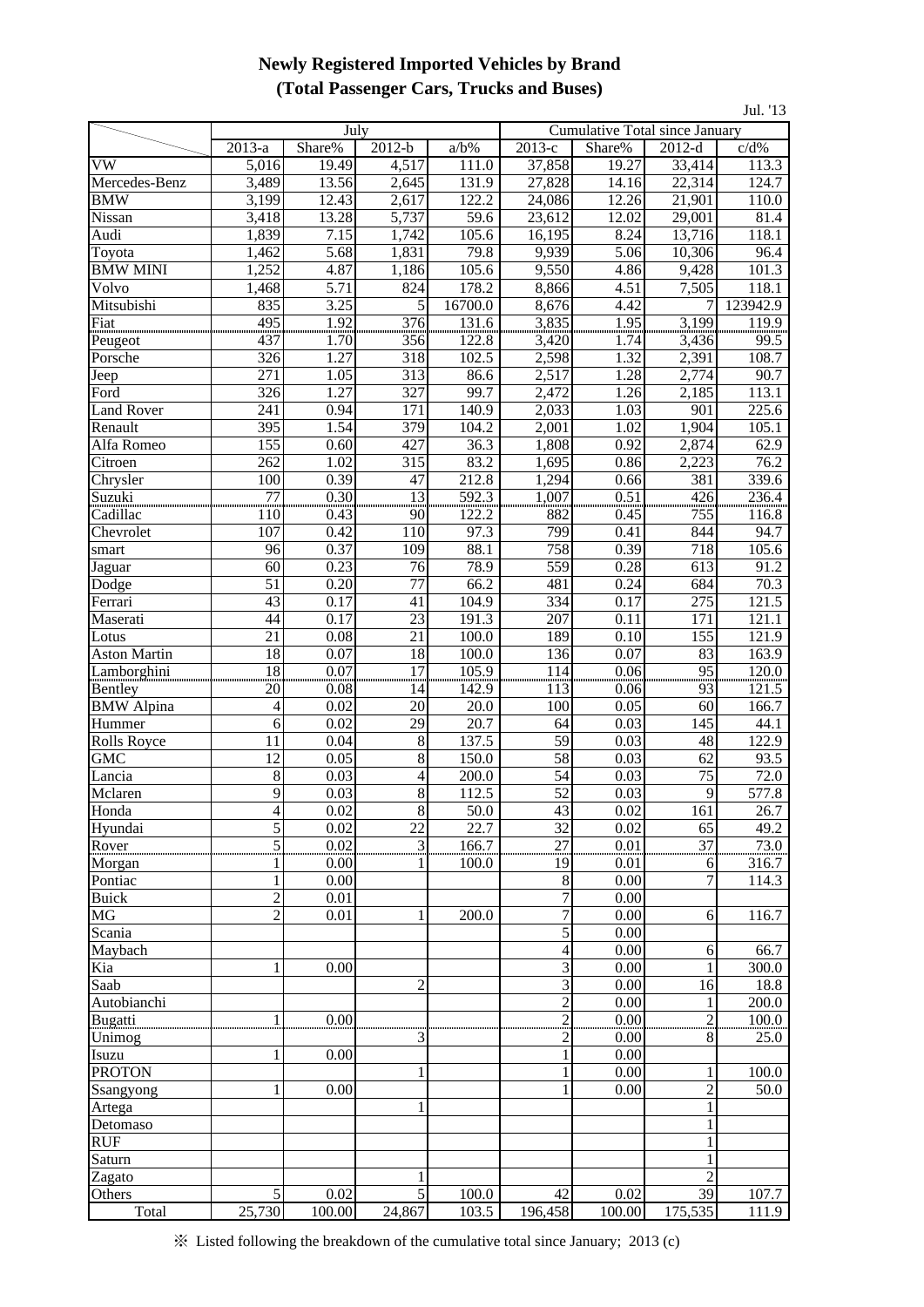## **Newly Registered Foreign Manufacturers Vehicles**

| <b>Foreign Manufacturers (Passenger Cars)</b><br>Jul. '13<br>Same month of last year<br><b>Cumulative Total since January</b> |                   |                  |                     |                |         |                |                |               |  |  |  |  |
|-------------------------------------------------------------------------------------------------------------------------------|-------------------|------------------|---------------------|----------------|---------|----------------|----------------|---------------|--|--|--|--|
|                                                                                                                               |                   | <b>July 2013</b> |                     |                |         |                |                |               |  |  |  |  |
|                                                                                                                               | Standard          | Small            | Total-a             | Total-b        | $a/b\%$ | $2013-c$       | $2012-d$       | c/d%          |  |  |  |  |
| VW                                                                                                                            | 3,738             | 1,277            | 5,015               | 4,517          | 111.0   | 37,855         | 33,413         | 113.3         |  |  |  |  |
| Mercedes-Benz                                                                                                                 | 3,489             |                  | 3,489               | 2,645          | 131.9   | 27,818         | 22,308         | 124.7         |  |  |  |  |
| <b>BMW</b>                                                                                                                    | 3,196             | $\overline{3}$   | 3,199               | 2,617          | 122.2   | 24,086         | 21,901         | 110.0         |  |  |  |  |
| Audi                                                                                                                          | 1,839             |                  | 1,839               | 1,742          | 105.6   | 16,195         | 13,716         | 118.1         |  |  |  |  |
| <b>BMW MINI</b>                                                                                                               | 422               | 830              | 1,252               | 1,186          | 105.6   | 9,550          | 9,428          | 101.3         |  |  |  |  |
| Volvo                                                                                                                         | 1,439             | 1                | 1,440               | 807            | 178.4   | 8,726          | 7,362          | 118.5         |  |  |  |  |
| Fiat                                                                                                                          | 24                | 471              | 495                 | 376            | 131.6   | 3,835          | 3,199          | 119.9         |  |  |  |  |
| Peugeot                                                                                                                       | 437               |                  | 437                 | 356            | 122.8   | 3,420          | 3,436          | 99.5          |  |  |  |  |
| Porsche                                                                                                                       | 322               | $\overline{4}$   | 326                 | 318            | 102.5   | 2,598          | 2,391          | 108.7         |  |  |  |  |
| Jeep                                                                                                                          | 271               |                  | 271                 | 311            | 87.1    | 2,516          | 2,772          | 90.8          |  |  |  |  |
| Ford                                                                                                                          | 301               |                  | 301                 | 289            | 104.2   | 2,275          | 1,943          | 117.1         |  |  |  |  |
| Renault                                                                                                                       | 381               | 14               | 395                 | 379            | 104.2   | 2,001          | 1,904          | 105.1         |  |  |  |  |
| <b>Land Rover</b>                                                                                                             | 234               |                  | 234                 | 163            | 143.6   | 1,995          | 861            | 231.7         |  |  |  |  |
| Alfa Romeo                                                                                                                    | 154               | 1                | 155                 | 427            | 36.3    | 1,808          | 2,874          | 62.9          |  |  |  |  |
| Citroen                                                                                                                       | 260               | $\sqrt{2}$       | 262                 | 315            | 83.2    | 1,695          | 2,222          | 76.3          |  |  |  |  |
| Chrysler                                                                                                                      | 94                | 5                | 99                  | 47             | 210.6   | 1,290          | 378            | 341.3         |  |  |  |  |
| smart                                                                                                                         |                   | 96               | 96                  | 109            | 88.1    | 758            | 718            | 105.6         |  |  |  |  |
| Cadillac                                                                                                                      | 68                |                  | 68                  | 61             | 111.5   | 585            | 455            | 128.6         |  |  |  |  |
| Chevrolet                                                                                                                     | 82                |                  | 82                  | 86             | 95.3    | 577            | 653            | 88.4          |  |  |  |  |
| Jaguar                                                                                                                        | 60                |                  | 60                  | 76             | 78.9    | 559            | 613            | 91.2          |  |  |  |  |
| Dodge                                                                                                                         | 38                |                  | 38                  | 65             | 58.5    | 414            | 590            | 70.2          |  |  |  |  |
| Ferrari                                                                                                                       | 43                |                  | 43                  | 41             | 104.9   | 334            | 275            | 121.5         |  |  |  |  |
| Maserati                                                                                                                      | 44                |                  | 44                  | 23             | 191.3   | 207            | 171            | 121.1         |  |  |  |  |
| Lotus                                                                                                                         | 21                |                  | 21                  | 21             | 100.0   | 189            | 155            | 121.9         |  |  |  |  |
| <b>Aston Martin</b>                                                                                                           | 16                | $\overline{2}$   | 18                  | 18             | 100.0   | 136            | 83             | 163.9         |  |  |  |  |
| Lamborghini                                                                                                                   | 18                |                  | 18                  | 17             | 105.9   | 114            | 95             | 120.0         |  |  |  |  |
| Bentley                                                                                                                       | 20                |                  | 20                  | 14             | 142.9   | 113            | 93             | 121.5         |  |  |  |  |
| <b>BMW</b> Alpina                                                                                                             | $\overline{4}$    |                  | 4                   | 20             | 20.0    | 100            | 60             | 166.7         |  |  |  |  |
| <b>Rolls Royce</b>                                                                                                            | 11                |                  | 11                  | 8              | 137.5   | 59             | 48             | 122.9         |  |  |  |  |
| Lancia                                                                                                                        | 3                 | 5                | $\boldsymbol{8}$    | 4              | 200.0   | 54             | 75             | $72.0\,$      |  |  |  |  |
| Mclaren                                                                                                                       | 9                 |                  | $\overline{9}$      | 8              | 112.5   | 52             | 9              | 577.8         |  |  |  |  |
| Hummer                                                                                                                        | $\overline{c}$    |                  |                     | 15             | 13.3    | 29             | 64             | 45.3          |  |  |  |  |
| Rover                                                                                                                         | $\overline{c}$    | $\mathfrak{Z}$   | $\overline{c}$<br>5 | 3              | 166.7   | 27             | 36             | 75.0          |  |  |  |  |
| <b>GMC</b>                                                                                                                    | 4                 |                  |                     | $\overline{c}$ | 200.0   | 19             | 22             |               |  |  |  |  |
|                                                                                                                               |                   | 1                | 4<br>$\mathbf{1}$   | $\mathbf{1}$   | 100.0   | 19             | 6              | 86.4<br>316.7 |  |  |  |  |
| Morgan<br>Hyundai                                                                                                             |                   |                  | $\mathbf{1}$        | 15             | 6.7     | 9              | 32             | 28.1          |  |  |  |  |
| Pontiac                                                                                                                       | 1<br>$\mathbf{1}$ |                  | $\mathbf{1}$        |                |         | 8              | $\overline{7}$ | 114.3         |  |  |  |  |
| <b>Buick</b>                                                                                                                  | $\overline{c}$    |                  | $\overline{c}$      |                |         | $\overline{7}$ |                |               |  |  |  |  |
| MG                                                                                                                            |                   | $\overline{2}$   | $\overline{c}$      |                |         | $\overline{7}$ |                |               |  |  |  |  |
|                                                                                                                               |                   |                  |                     | $\mathbf{1}$   | 200.0   | $\overline{4}$ | 6              | 116.7         |  |  |  |  |
| Maybach                                                                                                                       |                   |                  |                     |                |         |                | 6              | 66.7          |  |  |  |  |
| Kia                                                                                                                           |                   |                  | 1                   |                |         | 3              |                | 300.0         |  |  |  |  |
| Saab                                                                                                                          |                   |                  |                     | $\overline{c}$ |         | 3              | 16             | 18.8          |  |  |  |  |
| Autobianchi                                                                                                                   |                   |                  |                     |                |         | $\overline{2}$ |                | 200.0         |  |  |  |  |
| Bugatti                                                                                                                       | $\mathbf{1}$      |                  | $\mathbf{1}$        |                |         | $\overline{2}$ | $\overline{c}$ | 100.0         |  |  |  |  |
| <b>PROTON</b>                                                                                                                 |                   |                  |                     | $\mathbf{1}$   |         | $\mathbf{1}$   | 1              | 100.0         |  |  |  |  |
| Ssangyong                                                                                                                     | $\mathbf{1}$      |                  | $\mathbf{1}$        |                |         | 1              | $\overline{c}$ | 50.0          |  |  |  |  |
| Artega                                                                                                                        |                   |                  |                     | $\mathbf{1}$   |         |                | 1              |               |  |  |  |  |
| Detomaso                                                                                                                      |                   |                  |                     |                |         |                | 1              |               |  |  |  |  |
| <b>RUF</b>                                                                                                                    |                   |                  |                     |                |         |                | 1              |               |  |  |  |  |
| Saturn                                                                                                                        |                   |                  |                     |                |         |                | uum            |               |  |  |  |  |
| Zagato                                                                                                                        |                   |                  |                     |                |         |                | 2              |               |  |  |  |  |
| Others                                                                                                                        |                   | $\overline{4}$   | 5                   | 5              | 100.0   | 38             | 37             | 102.7         |  |  |  |  |
| Total                                                                                                                         | 17,054            | 2,721            | 19,775              | 17,113         | 115.6   | 152,093        | 134,446        | 113.1         |  |  |  |  |

※ Listed following the breakdown of the cumulative total since January; 2013 (c)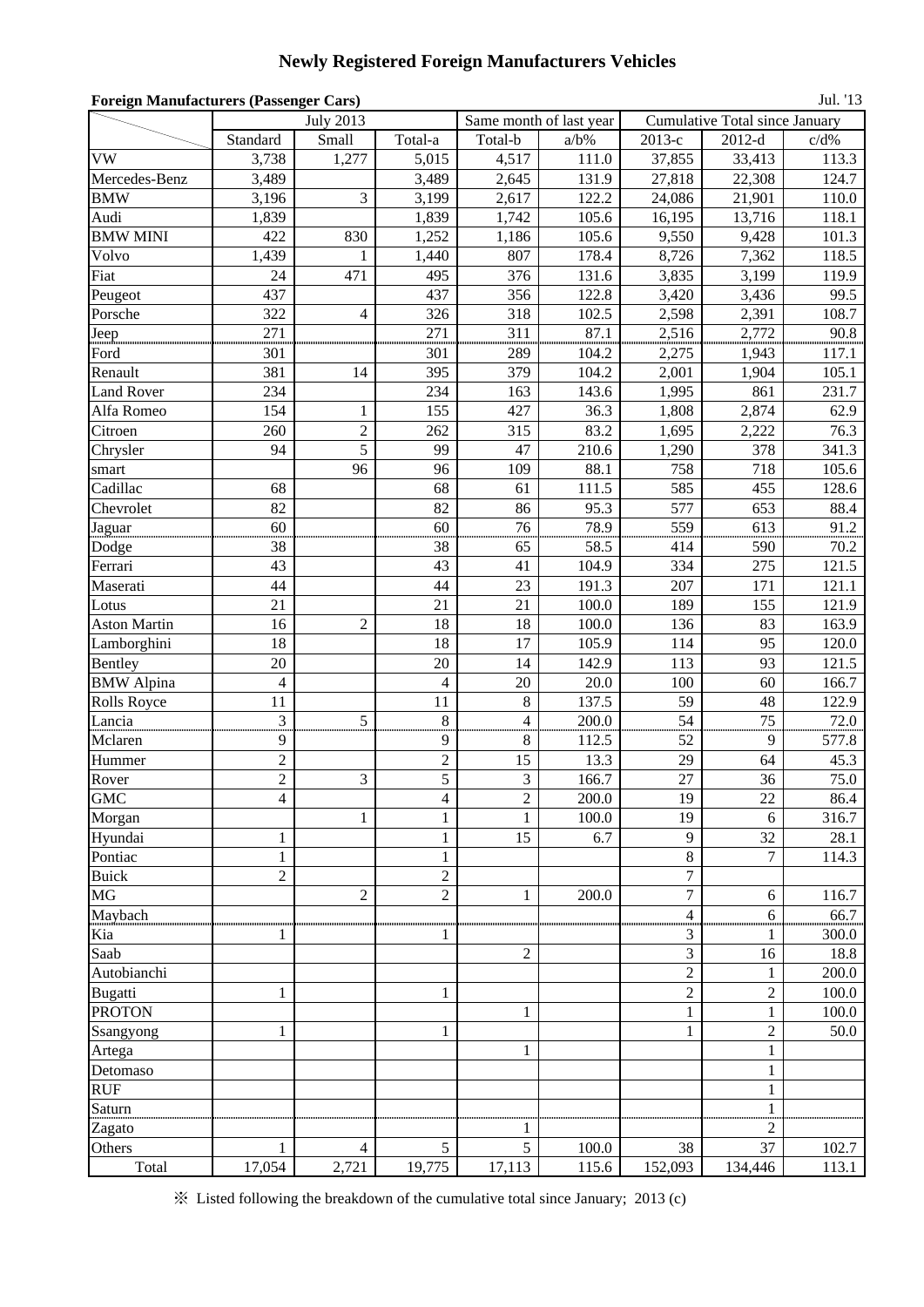#### **Foreign Manufacturers (Trucks)**

|                   | <b>July 2013</b> |       |         |                | Same month of last year | Cumulative Total since January |                |         |  |
|-------------------|------------------|-------|---------|----------------|-------------------------|--------------------------------|----------------|---------|--|
|                   | Standard         | Small | Total-a | Total-b        | $a/b\%$                 | $2013-c$                       | $2012-d$       | $c/d\%$ |  |
| Cadillac          | 42               |       | 42      | 29             | 144.8                   | 297                            | 300            | 99.0    |  |
| Chevrolet         | 25               |       | 25      | 24             | 104.2                   | 222                            | 191            | 116.2   |  |
| Ford              | 25               |       | 25      | 38             | 65.8                    | 197                            | 242            | 81.4    |  |
| Volvo             | 28               |       | 28      | 17             | 164.7                   | 140                            | 143            | 97.9    |  |
| Dodge             | 13               |       | 13      | 12             | 108.3                   | 67                             | 94             | 71.3    |  |
| <b>GMC</b>        | 8                |       | 8       | 6              | 133.3                   | 39                             | 40             | 97.5    |  |
| <b>Land Rover</b> |                  |       | 7       | 8              | 87.5                    | 38                             | 40             | 95.0    |  |
| Hummer            |                  |       | 4       | 14             | 28.6                    | 35                             | 81             | 43.2    |  |
| Mercedes-Benz     |                  |       |         |                |                         | 8                              | 2              | 400.0   |  |
| Scania            |                  |       |         |                |                         |                                |                |         |  |
| Chrysler          |                  |       |         |                |                         |                                | 3              | 133.3   |  |
| ${\rm VW}$        |                  |       |         |                |                         | 3                              |                | 300.0   |  |
| Unimog            |                  |       |         | 3              |                         | $\overline{2}$                 | 8              | 25.0    |  |
| Jeep              |                  |       |         | $\overline{c}$ |                         |                                | $\overline{c}$ | 50.0    |  |
| Citroen           |                  |       |         |                |                         |                                |                |         |  |
| Rover             |                  |       |         |                |                         |                                |                |         |  |
| Others            |                  |       |         |                |                         |                                |                | 100.0   |  |
| Total             | 153              |       | 154     | 153            | 100.7                   | 1,059                          | 1,150          | 92.1    |  |

#### **Foreign Manufacturers (Buses)**

|               |          | July     |         | Cumulative Total since January |          |         |  |  |
|---------------|----------|----------|---------|--------------------------------|----------|---------|--|--|
|               | $2013-a$ | $2012-b$ | $a/b\%$ | $2013-c$                       | $2012-d$ | $c/d\%$ |  |  |
| Hyundai       |          |          | 57.1    | 23                             | 22       | 69.7    |  |  |
| Mercedes-Benz |          |          |         |                                |          | 50.0    |  |  |
| Others        |          |          |         |                                |          | 300.0   |  |  |
| Total         |          | −        | 57.1    | 28                             | 38       | 73.7    |  |  |

## **Newly Registered Japanease manufacturers overseas-made vehicles**

#### **Japanese Manufacturers overseas-made vehicles (Passenger Cars)**

|            |          | <b>July 2013</b> |         |                 | Same month of last year | <b>Cumulative Total since January</b> |          |           |  |
|------------|----------|------------------|---------|-----------------|-------------------------|---------------------------------------|----------|-----------|--|
|            | Standard | Small            | Total-a | Total-b         | $a/b\%$                 | $2013-c$                              | $2012-d$ | $c/d\%$   |  |
| Nissan     |          | 3.412            | 3,417   | 5,735           | 59.6                    | 23,610                                | 28,997   | 81.4      |  |
| Mitsubishi |          | 835              | 835     |                 | 16,700.0                | 8,675                                 | n.       | 144,583.3 |  |
| Toyota     | 237      |                  | 237     | 525             | 45.1                    | 2,039                                 | 2,930    | 69.6      |  |
| Suzuki     |          | 77               | 77      | 13 <sub>1</sub> | 592.3                   | 1,007                                 | 426      | 236.4     |  |
| Honda      |          |                  |         |                 | 50.0                    | 40                                    | 1601     | 25.0      |  |
| Isuzu      |          |                  |         |                 |                         |                                       |          |           |  |
| Total      | 247      | 4,324            | 4,571   | 6,286           | 72.7                    | 35,372                                | 32,519   | 108.8     |  |

#### **Japanese Manufacturers overseas-made vehicles (Trucks)**

|               |          | July 2013 |         |         | Same month of last year | Cumulative Total since January |          |         |  |
|---------------|----------|-----------|---------|---------|-------------------------|--------------------------------|----------|---------|--|
|               | Standard | Small     | Total-a | Total-b | $a/b\%$                 | $2013-c$                       | $2012-d$ | $c/d\%$ |  |
| Toyota        | 25       | ,200      | 1,225   | .306    | 93.8                    | 7,900                          | 7.376    | 107.1   |  |
| Honda         |          |           |         |         |                         |                                |          | 300.0   |  |
| <b>Nissan</b> |          |           |         |         | 50.0                    |                                |          | 50.0    |  |
| Mitsubishi    |          |           |         |         |                         |                                |          | 100.0   |  |
| Total         | 26       | 1,200     | 1,226   | .308    | 93.7                    | 7.906                          | 7,382    | 107.1   |  |

## **Grand Total Imported Vehicles**

|                    |          | July 2013 |         |         | Same month of last year | Cumulative Total since January |          |         |  |
|--------------------|----------|-----------|---------|---------|-------------------------|--------------------------------|----------|---------|--|
|                    | Standard | Small     | Total-a | Total-b | $a/b\%$                 | $2013-c$                       | $2012-d$ | $c/d\%$ |  |
| Passenger Cars     | 17,301   | 7,045     | 24,346  | 23,399  | 104.0                   | 187,465                        | 166,965  | 112.3   |  |
| Trucks             | 179      | ,201      | 1,380   | .461    | 94.5                    | 8,965                          | 8,532    | 105.1   |  |
| <b>Buses</b>       |          |           |         |         | 57.1                    | 28                             | 38       | 73.7    |  |
| <b>Grand Total</b> | 17,480   | 8.246     | 25,730  | 24,867  | 103.5                   | 196.458                        | 175.535  | 111.9   |  |

※ Listed following the breakdown of the cumulative total since January; 2013 (c)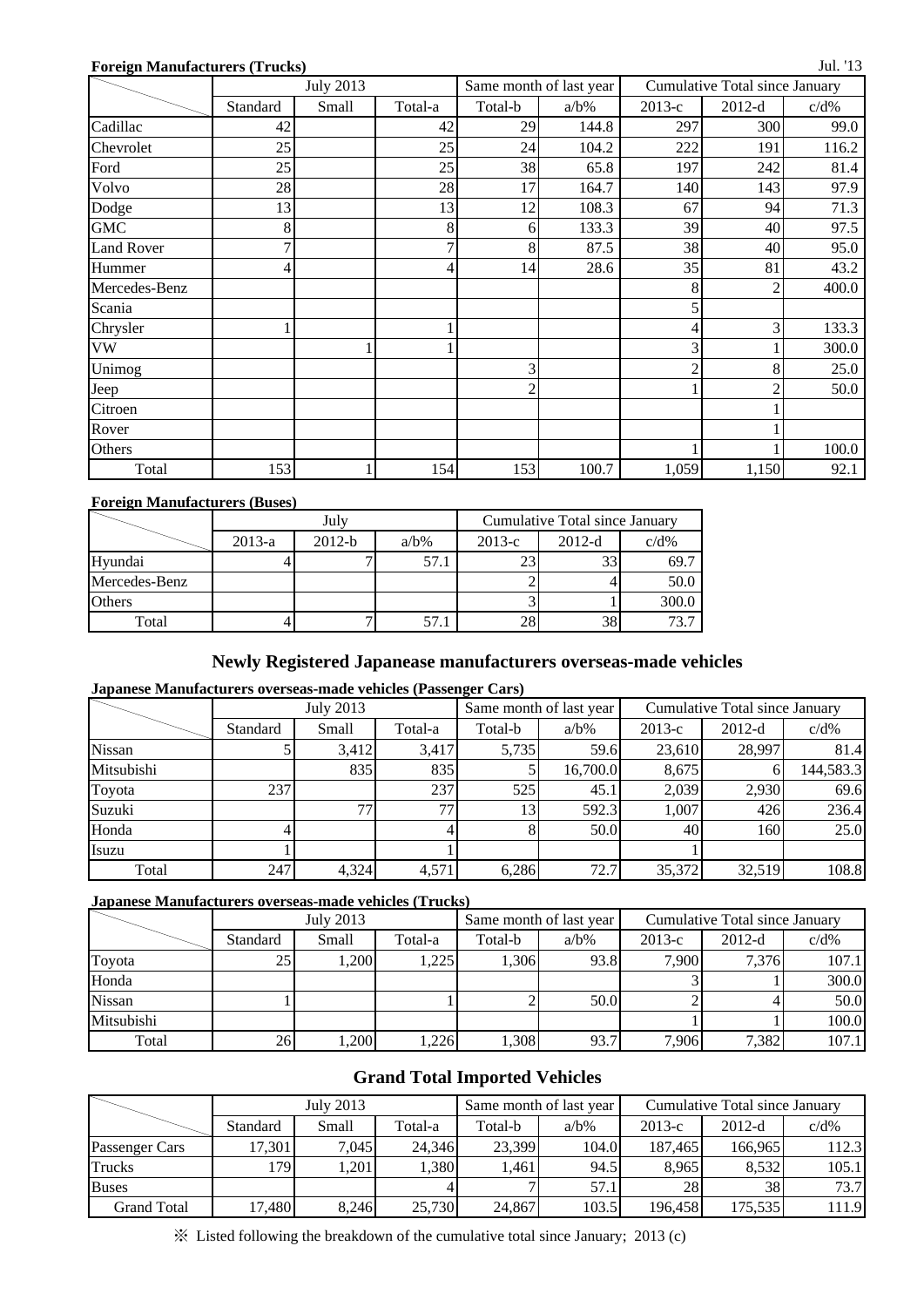Passenger Cars Total Passenger Cars/Trucks/Buses July Cumulative Total since January July Cumulative Total since January 2013-a 2012-b a/b% 2013-c 2012-d c/d% 2013-e 2012-f e/f% 2013-g 2012-h g/h% Hokkaido 737 813 90.7 5,646 5,205 108.5 809 882 91.7 6,136 5,616 109.3 Aomori | 85 109 78.0 | 742 741 100.1 109 131 83.2 | 877 845 103.8 Iwate | 112 132 84.8 | 935 | 852 109.7 | 127 148 85.8 | 1,063 | 968 109.8 Miyagi | 371 373 99.5 3,080 2,672 115.3 410 406 101.0 3,310 2,919 113.4 Akita 136 133 102.3 938 819 114.5 153 141 108.5 1,025 884 116.0 Yamagata | 173 | 188 | 92.0 | 1,251 | 1,191 | 105.0 | 190 | 213 | 89.2 | 1,377 | 1,305 | 105.5 Fukushima 268 291 92.1 2,171 1,825 119.0 296 312 94.9 2,368 1,956 121.1 Ibaraki 536 510 105.1 4,052 3,530 114.8 564 539 104.6 4,230 3,714 113.9 Tochigi 343 397 86.4 2,936 2,786 105.4 352 429 82.1 3,045 2,923 104.2 Gunma | 428 404 105.9 3,392 3,032 111.9 451 430 104.9 3,566 3,197 111.5 Saitama | 1,246 1,175 106.0 | 9,557 | 8,872 | 107.7 | 1,313 | 1,241 | 105.8 | 9,992 | 9,336 | 107.0 Chiba 1,103 948 116.4 8,001 7,652 104.6 1,173 994 118.0 8,360 7,975 104.8 Tokyo 3,883 3,145 123.5 28,072 24,711 113.6 3,993 3,277 121.8 28,921 25,551 113.2 Kanagawa | 2,247 | 2,161 | 104.0 | 17,054 | 15,972 | 106.8 | 2,317 | 2,242 | 103.3 | 17,497 | 16,409 | 106.6 Yamanashi 170 168 101.2 1,296 1,211 107.0 176 179 98.3 1,364 1,261 108.2 Niigata | 341 326 104.6 | 2,681 | 2,330 | 115.1 | 380 | 363 104.7 | 2,923 | 2,501 | 116.9 Toyama | 185 199 93.0 1,451 1,261 115.1 211 217 97.2 1,564 1,368 114.3 Ishikawa 196 178 110.1 1,502 1,302 115.4 214 204 104.9 1,620 1,429 113.4 Nagano | 395 402 98.3 2,804 2,637 106.3 415 438 94.7 2,975 2,810 105.9 Fukui 148 171 86.5 1,312 1,182 111.0 156 187 83.4 1,381 1,252 110.3 Gifu | 404 360 112.2 3,280 2,946 111.3 430 382 112.6 3,482 3,137 111.0 Shizuoka 804 864 93.1 6,736 6,042 111.5 859 926 92.8 7,091 6,411 110.6 Aichi | 2,094 1,962 106.7 | 16,071 | 14,129 | 113.7 | 2,308 | 2,137 | 108.0 | 17,250 | 15,219 | 113.3 Mie 370 442 83.7 3,243 2,840 114.2 389 458 84.9 3,367 2,961 113.7 Shiga | 240 238 100.8 1,833 1,579 116.1 249 251 99.2 1,929 1,673 115.3 Kyoto | 532 460 115.7 3,790 3,276 115.7 556 490 113.5 3,934 3,424 114.9 Osaka 1,619 1,468 110.3 12,004 10,785 111.3 1,695 1,584 107.0 12,530 11,288 111.0 Nara | 218 223 97.8 1,904 1,751 108.7 229 225 101.8 1,955 1,816 107.7 Wakayama | 169 | 135 | 125.2 | 1,186 | 1,026 | 115.6 | 176 | 145 | 121.4 | 1,235 | 1,069 | 115.5 Hyogo 1,157 1,121 103.2 9,274 7,875 117.8 1,193 1,150 103.7 9,529 8,084 117.9 Tottori 83 68 122.1 599 469 127.7 86 74 116.2 623 496 125.6 Shimane | 87 77 113.0 643 510 126.1 92 84 109.5 677 544 124.4 Okayama 280 311 90.0 2,716 2,251 120.7 298 319 93.4 2,796 2,321 120.5 Hiroshima | 488 402 121.4 3,702 3,018 122.7 514 426 120.7 3,858 3,151 122.4 Yamaguchi 213 264 80.7 1,873 1,658 113.0 224 280 80.0 1,962 1,733 113.2 Tokushima 115 122 94.3 933 794 117.5 124 135 91.9 997 847 117.7 Kagawa | 197 137 143.8 1,405 1,194 117.7 203 142 143.0 1,457 1,262 115.5 Ehime | 187 178 105.1 1,387 1,291 107.4 196 192 102.1 1,450 1,352 107.2 Kochi 88 93 94.6 666 617 107.9 92 99 92.9 700 660 106.1 Fukuoka 911 929 98.1 7,077 6,155 115.0 962 988 97.4 7,360 6,466 113.8 Saga | 80 98 81.6 710 625 113.6 86 104 82.7 760 668 113.8 Nagasaki 151 117 129.1 1,147 881 130.2 162 129 125.6 1,200 939 127.8 Kumamoto | 241 | 236 102.1 | 1,817 | 1,426 | 127.4 | 248 | 254 | 97.6 | 1,901 | 1,520 | 125.1 Oita 163 196 83.2 1,353 1,135 119.2 173 204 84.8 1,400 1,191 117.5 Miyazaki 122 114 107.0 976 783 124.6 131 127 103.1 1,028 836 123.0 Kagoshima 140 290 48.3 1,359 1,256 108.2 147 312 47.1 1,431 1,331 107.5 Okinawa 90 271 33.2 908 870 104.4 99 277 35.7 962 917 104.9

Grand Total 24,346 23,399 104.0 187,465 166,965 112.3 25,730 24,867 103.5 196,458 175,535 111.9

### **Newly Registered Vehicles by Prefecture (Total)**

Jul. '13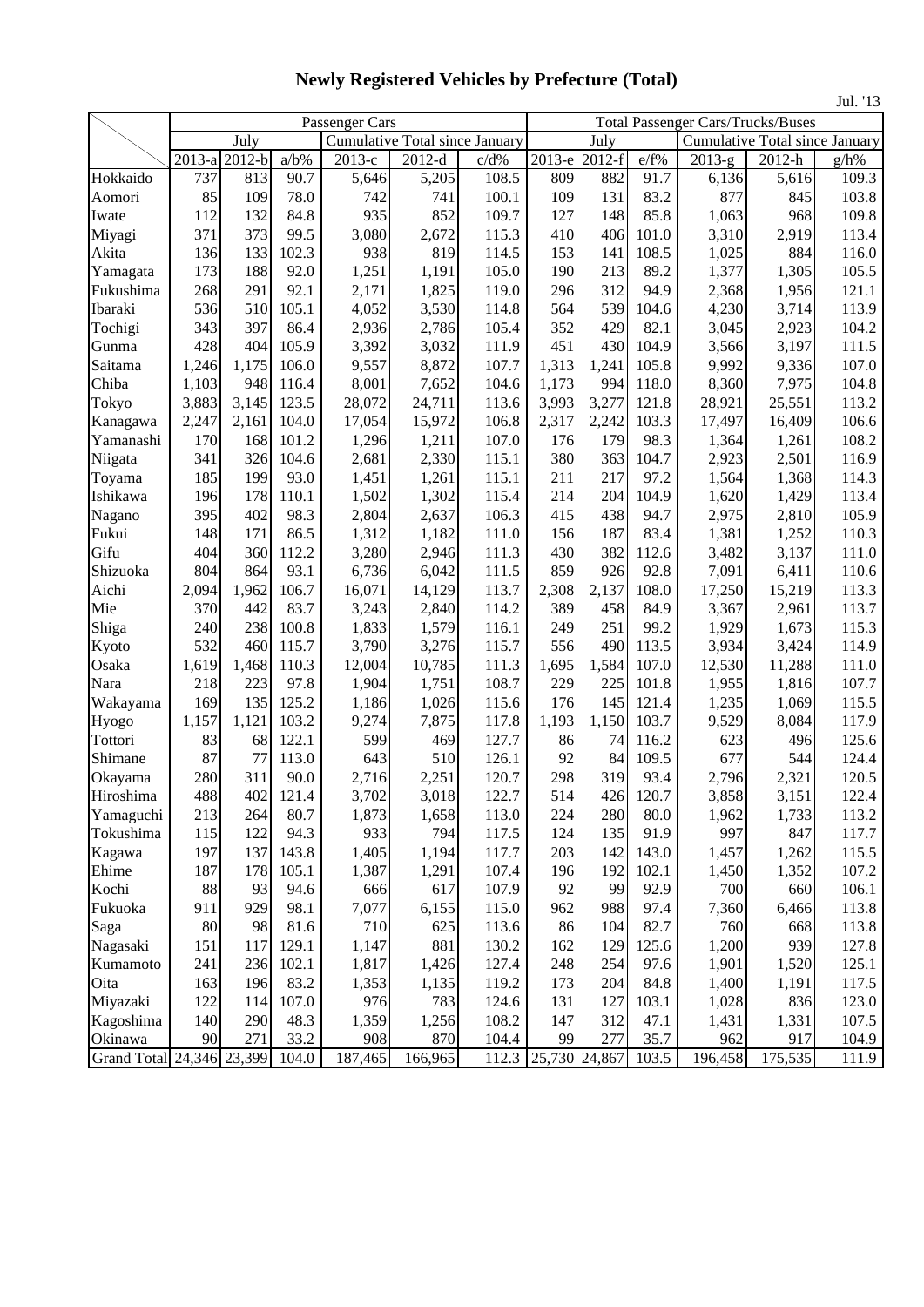|                           |        |                     |         |                                |          |       |        |               |       |          |                                          | Jul. '13 |  |  |
|---------------------------|--------|---------------------|---------|--------------------------------|----------|-------|--------|---------------|-------|----------|------------------------------------------|----------|--|--|
|                           |        |                     |         | Passenger Cars                 |          |       |        |               |       |          | <b>Total Passenger Cars/Trucks/Buses</b> |          |  |  |
|                           |        | July                |         | Cumulative Total since January |          |       |        | July          |       |          | Cumulative Total since January           |          |  |  |
|                           | 2013-a | $\overline{2012-b}$ | $a/b\%$ | 2013-е                         | $2012-d$ | c/d%  | 2013-е | $2012-f$      | e/f%  | $2013-g$ | 2012-h                                   | $g/h\%$  |  |  |
| Hokkaido                  | 518    | 493                 | 105.1   | 3,978                          | 3,432    | 115.9 | 530    | 498           | 106.4 | 4,027    | 3,487                                    | 115.5    |  |  |
| Aomori                    | 54     | 62                  | 87.1    | 501                            | 463      | 108.2 | 55     | 62            | 88.7  | 503      | 468                                      | 107.5    |  |  |
| Iwate                     | 74     | 71                  | 104.2   | 586                            | 515      | 113.8 | 79     | 72            | 109.7 | 595      | 526                                      | 113.1    |  |  |
| Miyagi                    | 264    | 262                 | 100.8   | 2,221                          | 2,018    | 110.1 | 266    | 265           | 100.4 | 2,234    | 2,057                                    | 108.6    |  |  |
| Akita                     | 73     | 65                  | 112.3   | 508                            | 431      | 117.9 | 75     | 66            | 113.6 | 515      | 438                                      | 117.6    |  |  |
| Yamagata                  | 114    | 85                  | 134.1   | 805                            | 690      | 116.7 | 118    | 88            | 134.1 | 833      | 707                                      | 117.8    |  |  |
| Fukushima                 | 172    | 183                 | 94.0    | 1,468                          | 1,287    | 114.1 | 176    | 183           | 96.2  | 1,485    | 1,298                                    | 114.4    |  |  |
| Ibaraki                   | 400    | 341                 | 117.3   | 2,946                          | 2,663    | 110.6 | 408    | 351           | 116.2 | 2,991    | 2,711                                    | 110.3    |  |  |
| Tochigi                   | 271    | 257                 | 105.4   | 2,196                          | 2,048    | 107.2 | 271    | 259           | 104.6 | 2,217    | 2,071                                    | 107.0    |  |  |
| Gunma                     | 333    | 279                 | 119.4   | 2,597                          | 2,268    | 114.5 | 337    | 280           | 120.4 | 2,630    | 2,289                                    | 114.9    |  |  |
| Saitama                   | 977    | 813                 | 120.2   | 7,694                          | 6,599    | 116.6 | 986    | 823           | 119.8 | 7,787    | 6,718                                    | 115.9    |  |  |
| Chiba                     | 880    | 722                 | 121.9   | 6,703                          | 6,239    | 107.4 | 889    | 732           | 121.4 | 6,759    | 6,299                                    | 107.3    |  |  |
| Tokyo                     | 3,551  | 2,847               | 124.7   | 25,923                         | 23,093   | 112.3 | 3,557  | 2,859         | 124.4 | 25,979   | 23,176                                   | 112.1    |  |  |
| Kanagawa                  | 1,952  | 1,724               | 113.2   | 14,797                         | 13,766   | 107.5 | 1,959  | 1,731         | 113.2 | 14,847   | 13,847                                   | 107.2    |  |  |
| Yamanashi                 | 132    | 116                 | 113.8   | 1,081                          | 966      | 111.9 | 132    | 119           | 110.9 | 1,086    | 974                                      | 111.5    |  |  |
| Niigata                   | 238    | 180                 | 132.2   | 1,857                          | 1,587    | 117.0 | 240    | 180           | 133.3 | 1,868    | 1,599                                    | 116.8    |  |  |
| Toyama                    | 137    | 126                 | 108.7   | 1,099                          | 896      | 122.7 | 140    | 127           | 110.2 | 1,103    | 914                                      | 120.7    |  |  |
| Ishikawa                  | 164    | 122                 | 134.4   | 1,184                          | 989      | 119.7 | 164    | 122           | 134.4 | 1,190    | 996                                      | 119.5    |  |  |
| Nagano                    | 315    | 243                 | 129.6   | 2,220                          | 1,873    | 118.5 | 315    | 246           | 128.0 | 2,231    | 1,894                                    | 117.8    |  |  |
| Fukui                     | 117    | 119                 | 98.3    | 1,006                          | 886      | 113.5 | 119    | 123           | 96.7  | 1,010    | 896                                      | 112.7    |  |  |
| Gifu                      | 323    | 258                 | 125.2   | 2,647                          | 2,317    | 114.2 | 326    | 262           | 124.4 | 2,680    | 2,352                                    | 113.9    |  |  |
| Shizuoka                  | 666    | 585                 | 113.8   | 5,330                          | 4,515    | 118.1 | 670    | 589           | 113.8 | 5,364    | 4,554                                    | 117.8    |  |  |
| Aichi                     | 1,776  | 1,571               | 113.0   | 13,447                         | 12,052   | 111.6 | 1,805  | 1,600         | 112.8 | 13,640   | 12,215                                   | 111.7    |  |  |
| Mie                       | 284    | 277                 | 102.5   | 2,393                          | 2,022    | 118.3 | 287    | 279           | 102.9 | 2,408    | 2,038                                    | 118.2    |  |  |
| Shiga                     | 209    | 186                 | 112.4   | 1,487                          | 1,303    | 114.1 | 211    | 187           | 112.8 | 1,506    | 1,322                                    | 113.9    |  |  |
| Kyoto                     | 420    | 382                 | 109.9   | 3,150                          | 2,788    | 113.0 | 423    | 383           | 110.4 | 3,167    | 2,807                                    | 112.8    |  |  |
| Osaka                     | 1,377  | 1,218               | 113.1   | 10,549                         | 9,572    | 110.2 | 1,383  | 1,231         | 112.3 | 10,603   | 9,619                                    | 110.2    |  |  |
| Nara                      | 181    | 190                 | 95.3    | 1,645                          | 1,523    | 108.0 | 183    | 191           | 95.8  | 1,655    | 1,533                                    | 108.0    |  |  |
| Wakayama                  | 133    | 104                 | 127.9   | 970                            | 821      | 118.1 | 133    | 104           | 127.9 | 972      | 825                                      | 117.8    |  |  |
| Hyogo                     | 1,005  | 872                 | 115.3   | 7,930                          | 6,759    | 117.3 | 1,011  | 879           | 115.0 | 7,978    | 6,796                                    | 117.4    |  |  |
| Tottori                   | 51     | 33                  | 154.5   | 384                            | 309      | 124.3 | 51     | 34            | 150.0 | 385      | 312                                      | 123.4    |  |  |
| Shimane                   | 48     | 40                  | 120.0   | 379                            | 275      | 137.8 | 48     | 41            | 117.1 | 381      | 277                                      | 137.5    |  |  |
| Okayama                   | 216    | 216                 | 100.0   | 2,011                          | 1,726    | 116.5 | 216    | 216           | 100.0 | 2,019    | 1,733                                    | 116.5    |  |  |
| Hiroshima                 | 397    | 314                 | 126.4   | 2,961                          | 2,512    | 117.9 | 401    | 316           | 126.9 | 2,983    | 2,526                                    | 118.1    |  |  |
| Yamaguchi                 | 166    | 170                 | 97.6    | 1,356                          | 1,200    | 113.0 | 166    | 171           | 97.1  | 1,366    | 1,210                                    | 112.9    |  |  |
| Tokushima                 | 96     | 85                  | 112.9   | 730                            | 643      | 113.5 | 97     | 89            | 109.0 | 750      | 662                                      | 113.3    |  |  |
| Kagawa                    | 160    | 105                 | 152.4   | 1,141                          | 983      | 116.1 | 161    | 106           | 151.9 | 1,145    | 991                                      | 115.5    |  |  |
| Ehime                     | 149    | 139                 | 107.2   | 1,112                          | 989      | 112.4 | 149    | 139           | 107.2 | 1,113    | 991                                      | 112.3    |  |  |
| Kochi                     | 62     | 47                  | 131.9   | 434                            | 368      | 117.9 | 63     | 47            | 134.0 | 437      | 369                                      | 118.4    |  |  |
| Fukuoka                   | 649    | 601                 | 108.0   | 5,259                          | 4,594    | 114.5 | 654    | 609           | 107.4 | 5,280    | 4,630                                    | 114.0    |  |  |
| Saga                      | 51     | 64                  | 79.7    | 458                            | 399      | 114.8 | 52     | 64            | 81.3  | 465      | 408                                      | 114.0    |  |  |
| Nagasaki                  | 102    | 85                  | 120.0   | 791                            | 671      | 117.9 | 105    | 85            | 123.5 | 797      | 677                                      | 117.7    |  |  |
| Kumamoto                  | 176    | 144                 | 122.2   | 1,327                          | 1,025    | 129.5 | 178    | 147           | 121.1 | 1,341    | 1,041                                    | 128.8    |  |  |
| Oita                      | 113    | 100                 | 113.0   | 923                            | 762      | 121.1 | 114    | 100           | 114.0 | 928      | 766                                      | 121.1    |  |  |
| Miyazaki                  | 86     | 63                  | 136.5   | 665                            | 532      | 125.0 | 87     | 64            | 135.9 | 669      | 533                                      | 125.5    |  |  |
| Kagoshima                 | 112    | 122                 | 91.8    | 943                            | 838      | 112.5 | 112    | 122           | 91.8  | 953      | 839                                      | 113.6    |  |  |
| Okinawa                   | 31     | 32                  | 96.9    | 301                            | 239      | 125.9 | 31     | 32            | 96.9  | 305      | 243                                      | 125.5    |  |  |
| Grand Total 19,775 17,113 |        |                     | 115.6   | 152,093                        | 134,446  | 113.1 |        | 19,933 17,273 | 115.4 | 153,180  | 135,634                                  | 112.9    |  |  |

**Newly Registered Vehicles by Prefecture(Foreign Manufacturers)**